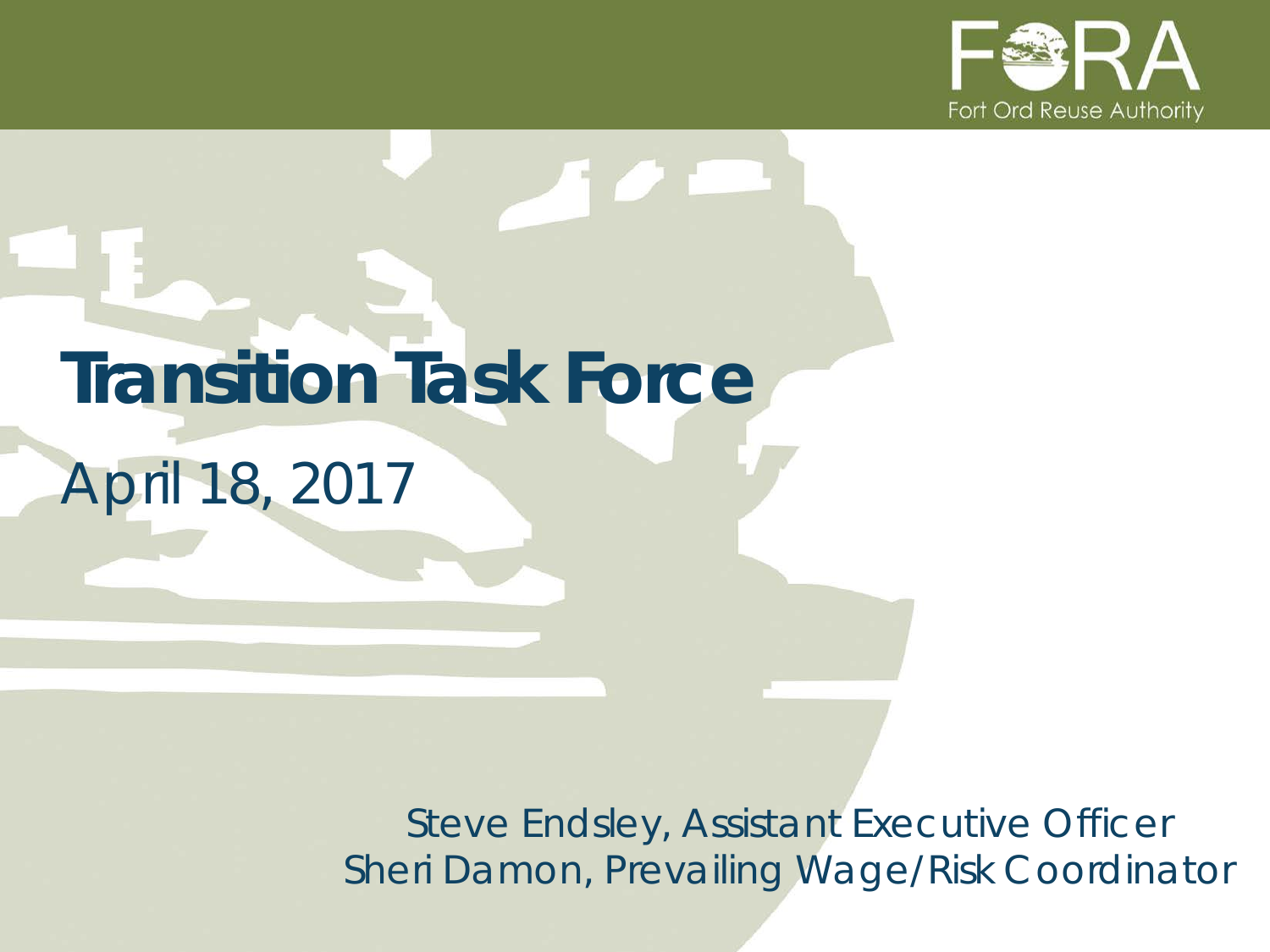# **Overview**



# **Task Force History**

- **Meetings History/Timeline**
- **Board Recommendation**

# **Recent Progress**

- Coordination/Meetings
- **New Task Force Charge**
- **Proposed Work Plan**

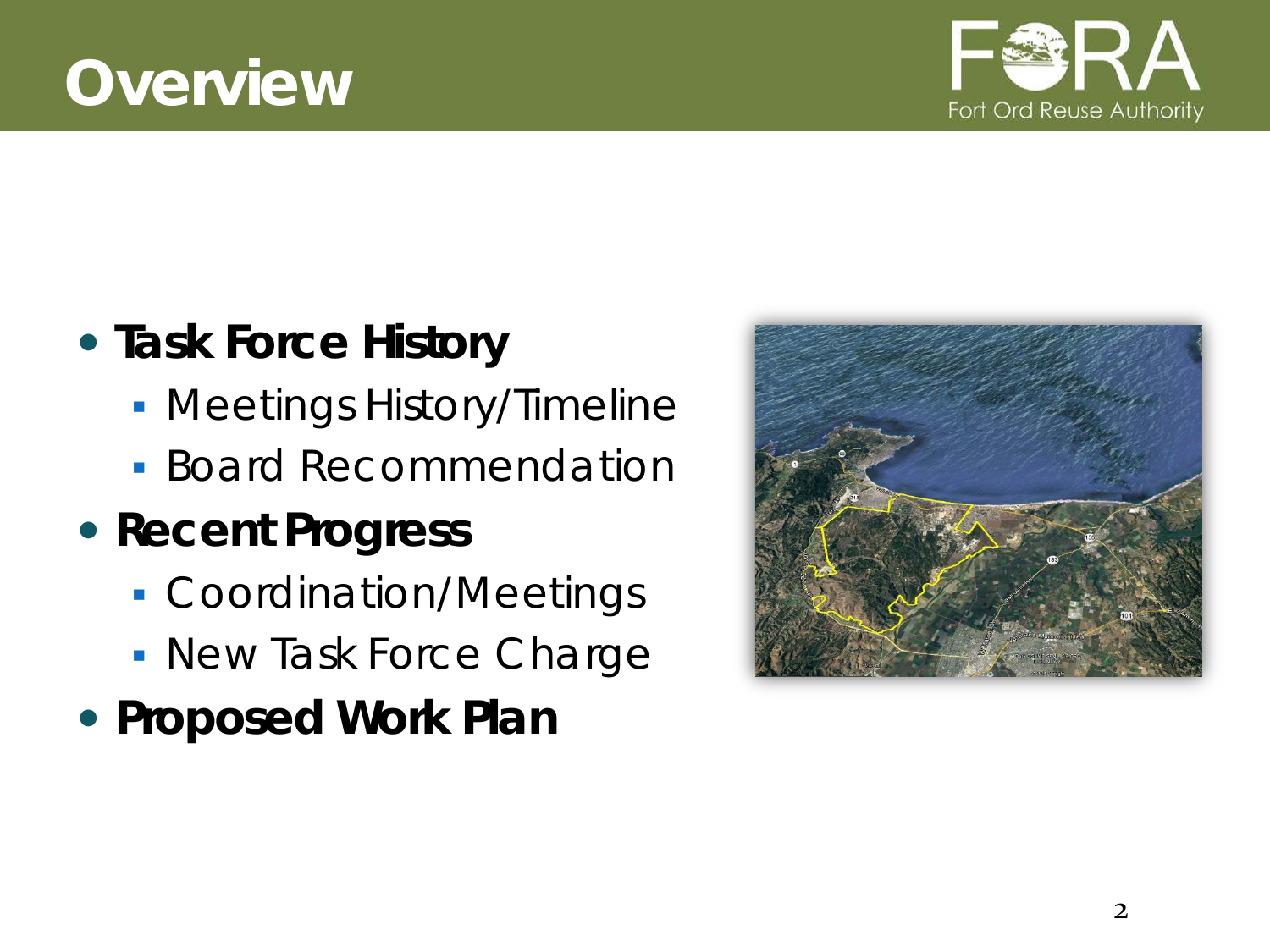# **Meetings History**



### **Finance Committee**

- December 8, 2015
- $\blacksquare$  February 1, 2016
- **Executive Committee**
	- **March 30, 2016**
- **FORA Board**
	- April 8, 2016

## **• Transition Task Force (TTF)**

- April 27, 2016
- May 11, 2016
- May 25, 2016
- July 13, 2016
- August 2, 2016
- August 29, 2016
- October 24, 2016
- **Administrative Committee**
	- October 26, 2016
- **Legislative Committee**
	- October 31, 2016
- **FORA Board** 
	- November 4, 2016
	- December 9, 2016

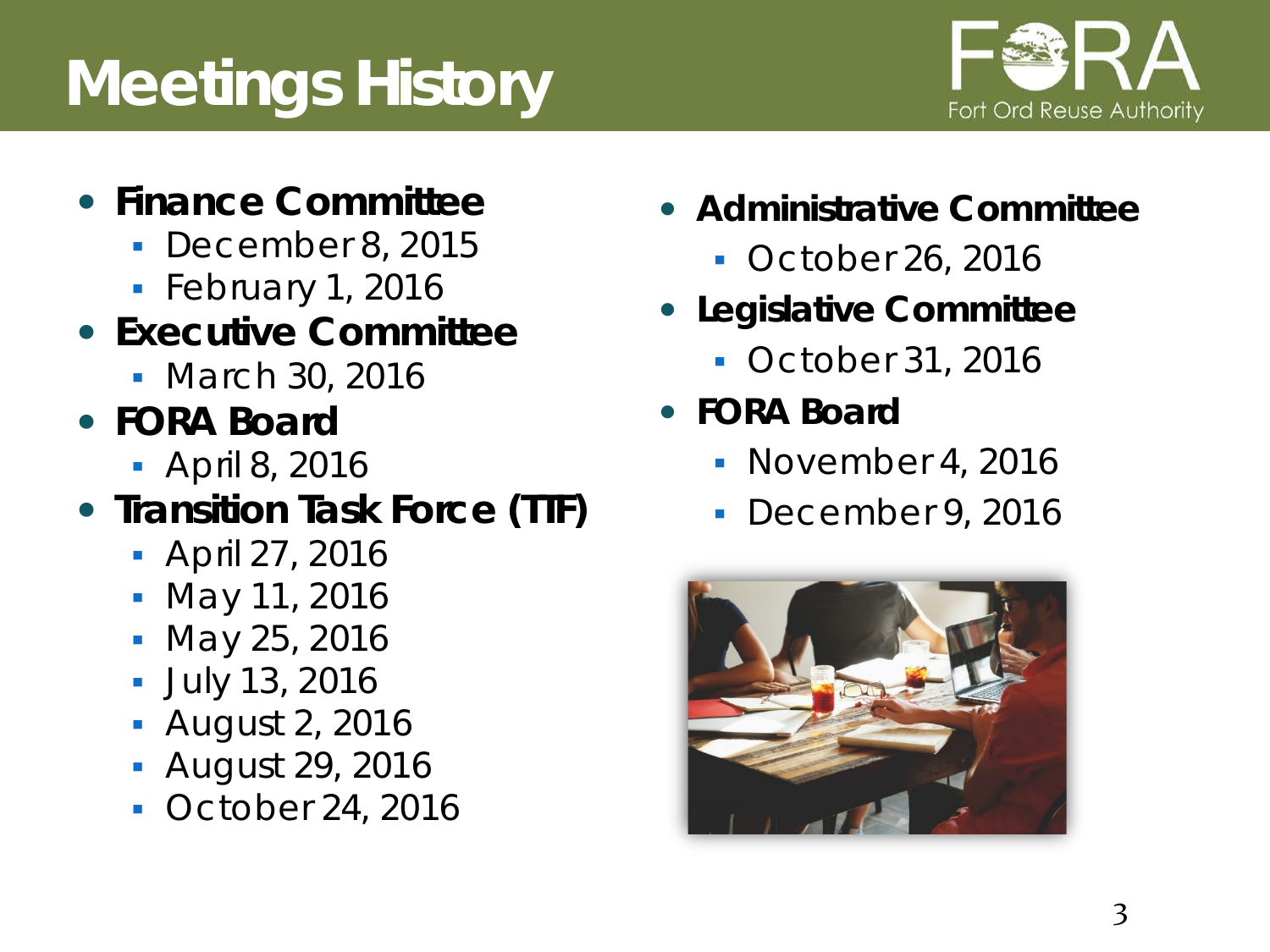#### 4

# **Task Force History**

# **Focus Topics**

- Contract Review
- **Munitions Obligations**
- **CEQA Mitigations**
- Capital Improvement Plan (CIP)
- **Scenario Analysis** 
	- **Assumptions**
	- 2020
	- 2030

# **Recommendation**

**Dual tracks** 



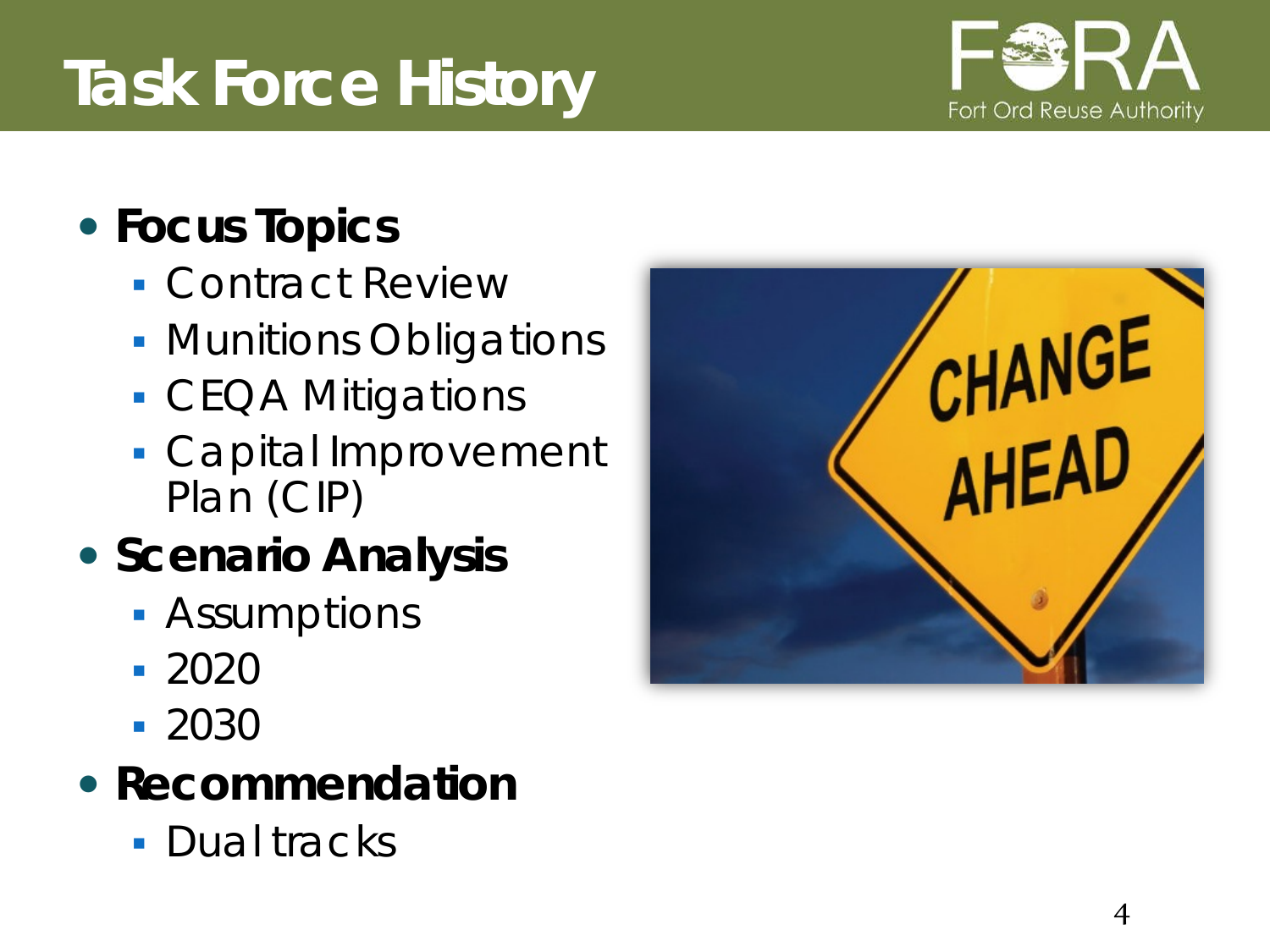

2020

#### **CEQA Mitigations (\$94-\$125M) \*\*\***

#### **Transportation/Transit**

- Current FORA obligation: Est. \$123 M
- Post-2020 obligation: **Est. \$64.5 – 74.5M**
- **On and Off-site project completion schedule: 2025**
- **Full completion schedule: 2037**

#### **Water Augmentation**

- **Current FORA obligation: Est. \$24.3 M**
- Post-2020 obligation: **Est. \$15.6 M** (FORA's mitigation only)
- **Est. \$8.6 M to be collected by 2020**
- **Completion schedule: 2018-2037, in phases**

#### **Habitat Management Plan/Habitat Conservation Plan (HCP)**

- Current FORA obligation: Est. \$44.8 M
- Post-2020 obligation: **Est. \$14 – 35.7 M** for HCP endowments
- **Est. \$30.8 M to be collected by 2020**
- **Completion schedule: 2037**

\*\*\*Base Reuse Plan (BRP) Obligations. Numbers updated from July 2016 CIP

5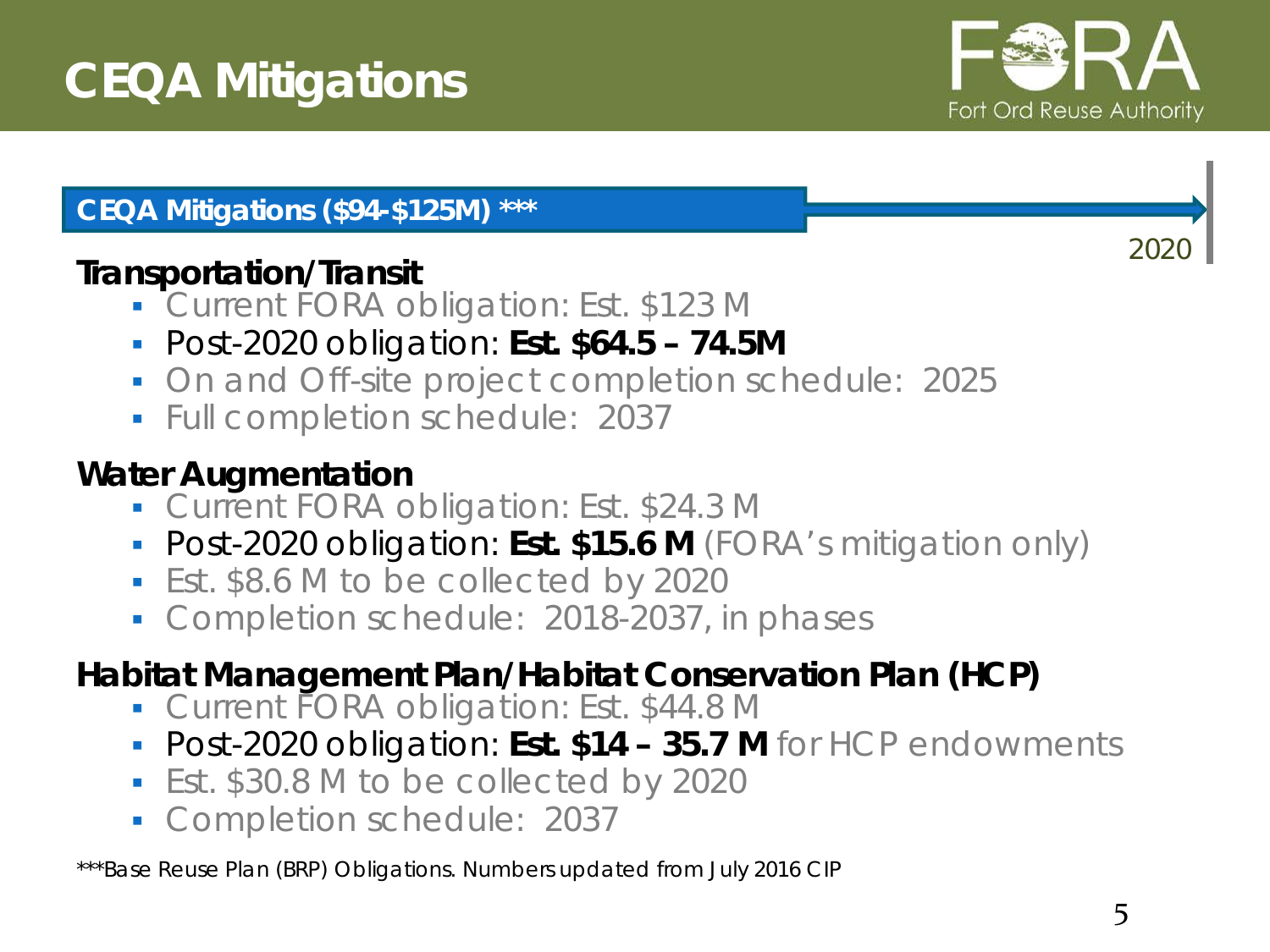# **Draft Timeline**

2017



|                                                                                                                                                                       |                                                                                                                                       |                                |                                                                                          | FORT ORD REUSE AUTHORITY<br><b>TRANSITION</b>                                    | PIAN                                                                                                                      |      | R A                                                   |
|-----------------------------------------------------------------------------------------------------------------------------------------------------------------------|---------------------------------------------------------------------------------------------------------------------------------------|--------------------------------|------------------------------------------------------------------------------------------|----------------------------------------------------------------------------------|---------------------------------------------------------------------------------------------------------------------------|------|-------------------------------------------------------|
| Summer 2017<br>Fee Allocation Study                                                                                                                                   | May 2018<br><b>HCP Permits Issued</b><br>Spring 2018<br>Report to<br>CA Legislature<br>(2nd Year) regarding<br><b>FORA Transition</b> |                                | June 2018<br><b>FORA Building</b><br>Removal Complete                                    | October 2018<br>Develop Staff<br><b>Transition Plan</b><br>or Legislation Signed | Dec. 2019<br>• CIP Projects<br>Complete or<br>Assigned<br>• LAFCO Actions<br>Concluded<br>• All Properties<br>Transferred |      |                                                       |
| Winter 2017<br>• HCP Joint Powers Authority<br>and Endowments Created<br>• BRP Reassessment<br>Recommendations/Actions<br>Addressed or Initiate<br>Legislative effort | 2018<br>PERS Pension / Final<br><b>Termination Liability</b>                                                                          | <b>July 2018</b><br>Determined | December 2018<br><b>Transition Plan Approved</b><br>by FORA Board/<br>Submitted to LAFCO | 2019<br>Water Augmentation<br>Project Funding                                    | June 2019<br>Assured                                                                                                      | 2020 | June 30, 2020<br>Legislative Date/<br>FORA Transition |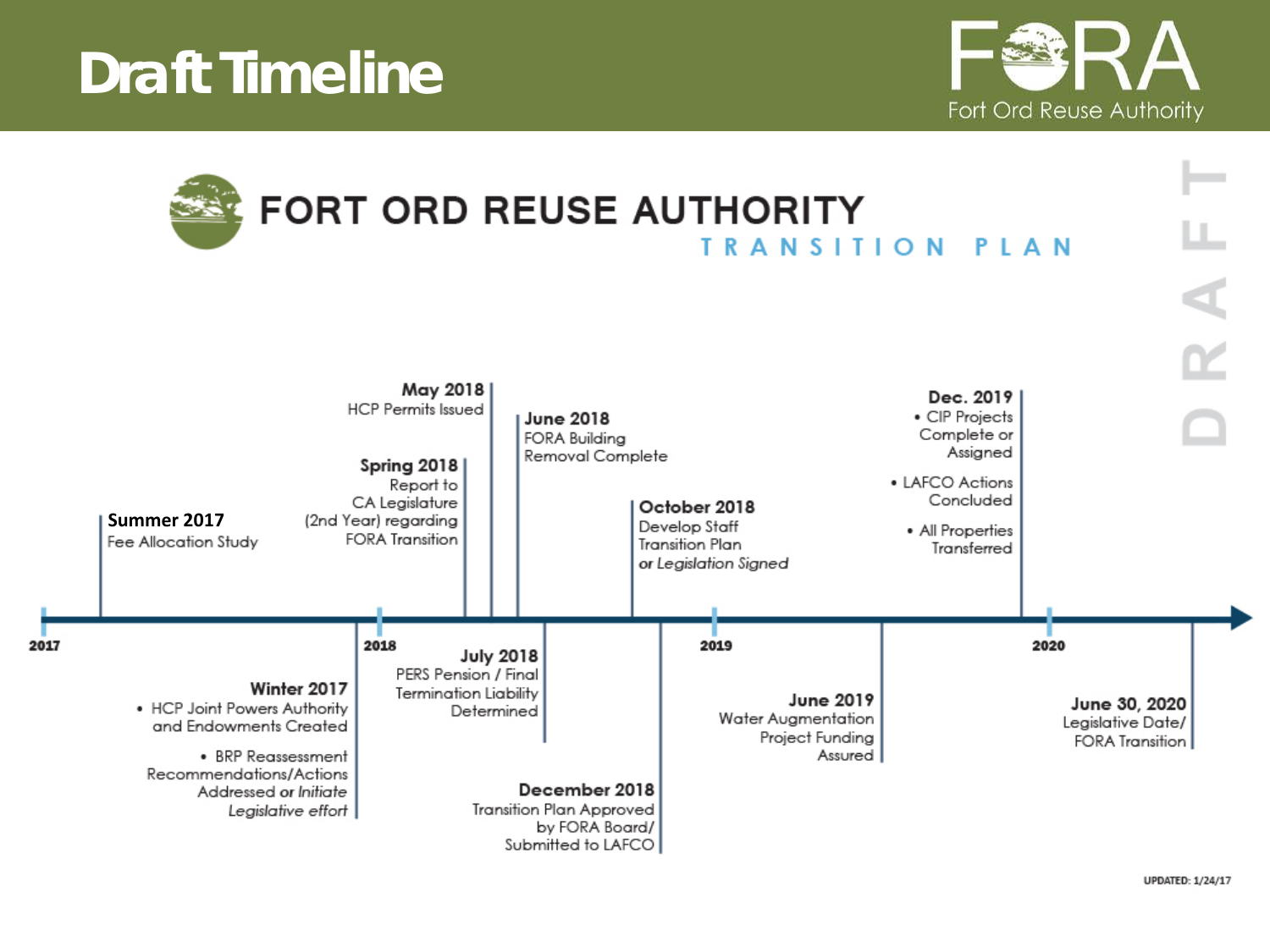

# **December 9, 2016: Dual Tracks**

- **Initiate Legislative Amendment Process**
- **Continue Transition Planning**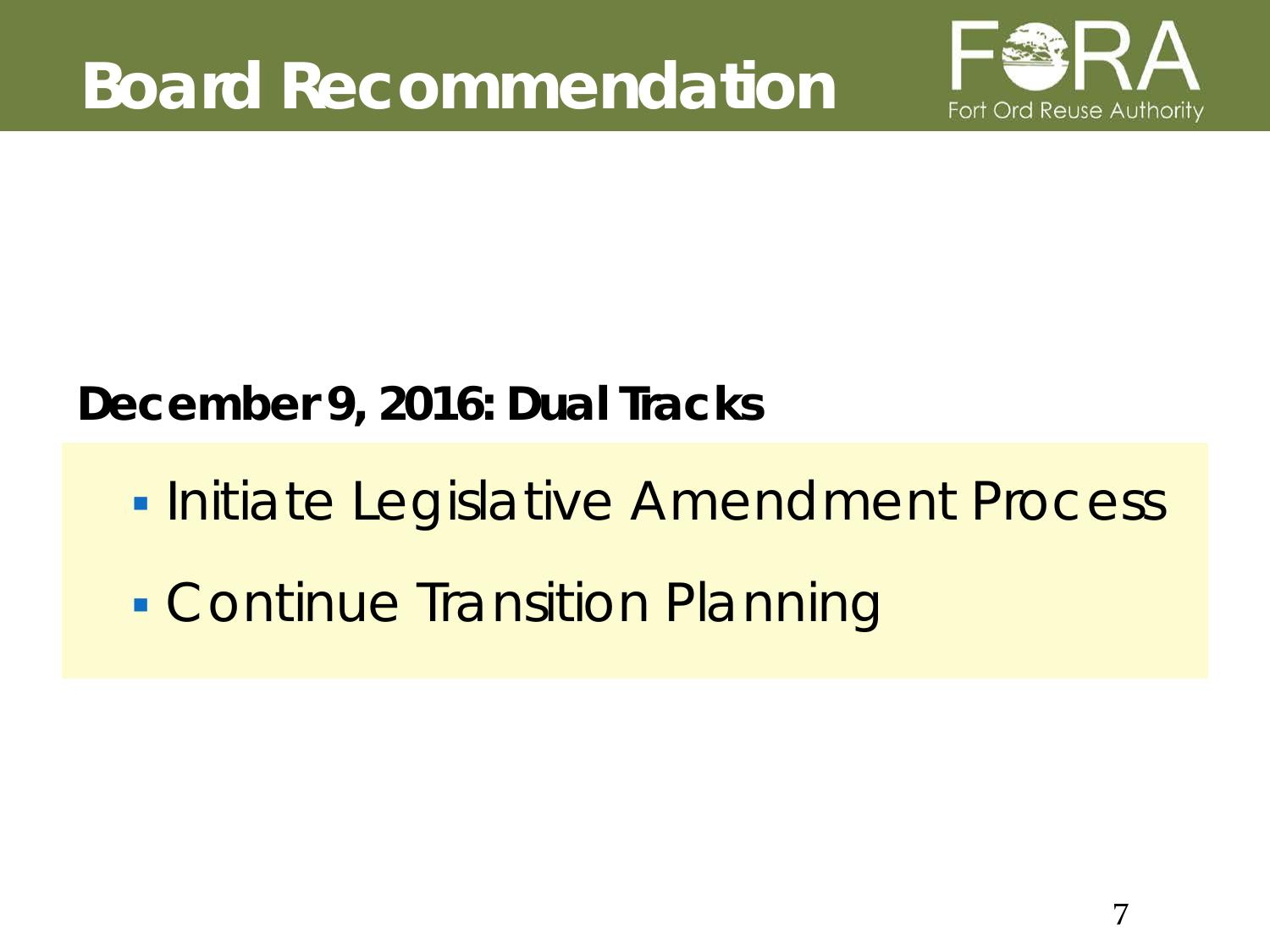#### 8

# **Recent Progress**

- **Since December 2016:**
	- LAFCO
	- TAMC
	- MCWD
	- SCSD
	- Seaside/Marina City Managers
	- Del Rey Oaks
	- Army
	- **DTSC**
	- $EPA...$



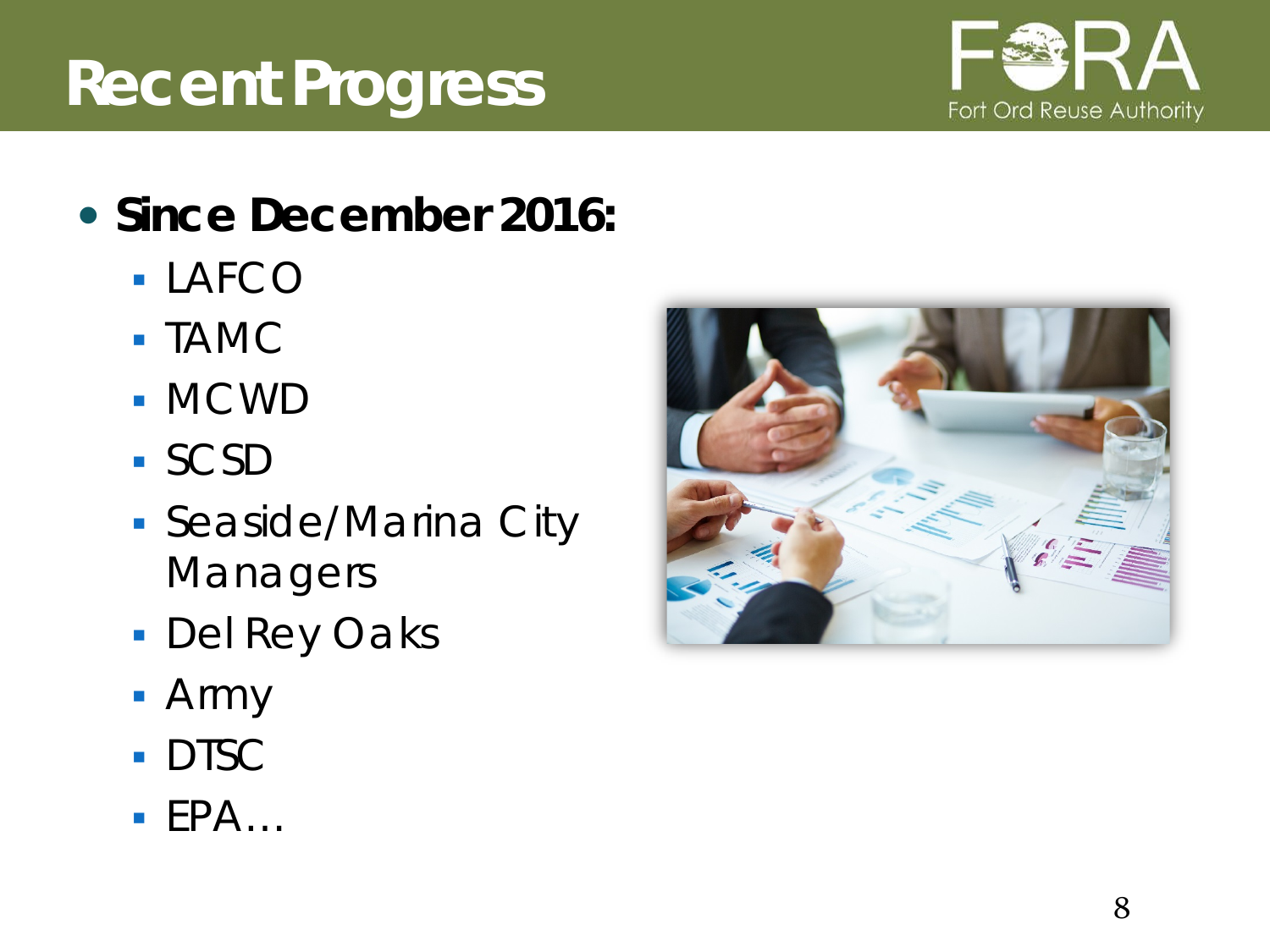

## **Board Chair Approved, March 2017:**

- Re-formed as limited term Ad-hoc Committee
- Transition Plan recommendation to Board

## The **Transition Plan** will include:

- **methodology for allocating obligations/liabilities** (*including - but not limited to - CEQA mitigations*) **and**  resources/assets among FORA member jurisdictions;
- **methodology** and alternatives for **infrastructure improvement timing and prioritization**;
- **feasible financing options** to meet jurisdictional post- FORA obligations; and
- **structure** to implement obligations.

TTF work will require periodic transition plan reports and a **recommendation to the Board by January 1, 2018**.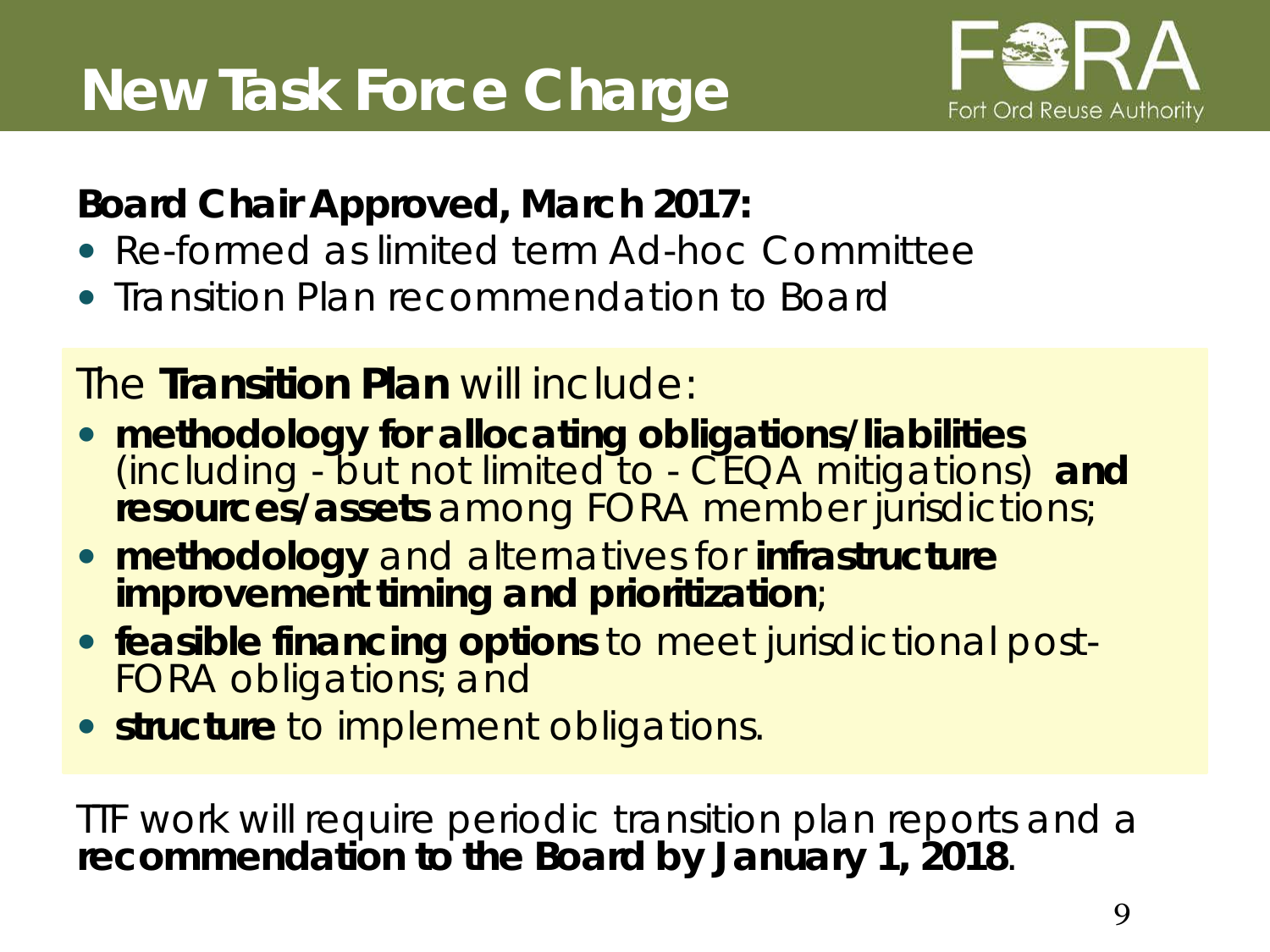

- **Liabilities Allocation**, July 1
- **Infrastructure Coordination, August 1**
- **Resource/Financing Options, September 1**
- **Implementation Structure, October 1**
- **Board Recommendation**, December 8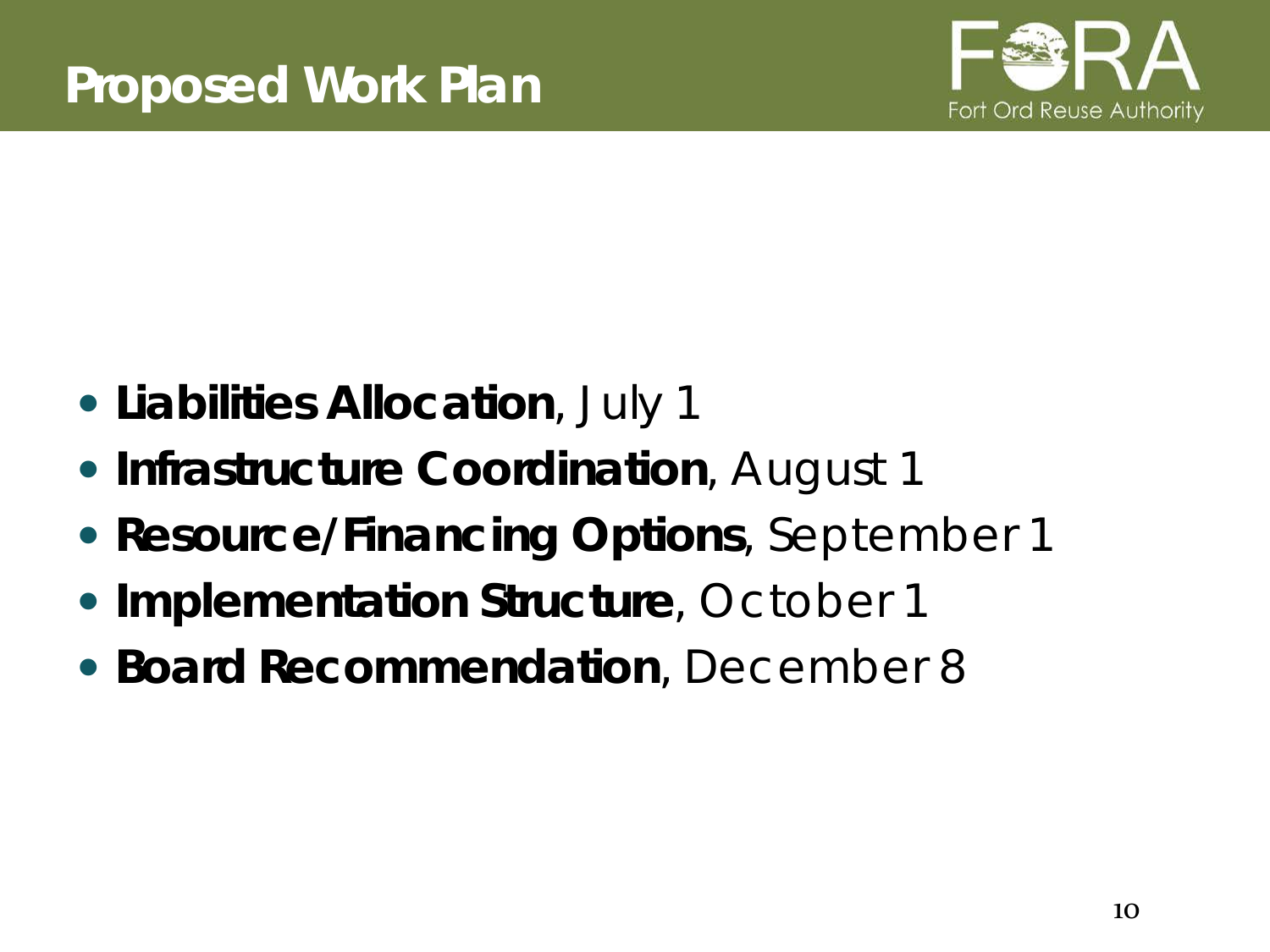

# **Methodology for allocating obligations/liabilities**  (including - but not limited to - CEQA mitigations)

- Allocation of liability based upon BRP planned future development (%)
- Unanticipated liabilities
- *Target consensus date: July 1, 2017*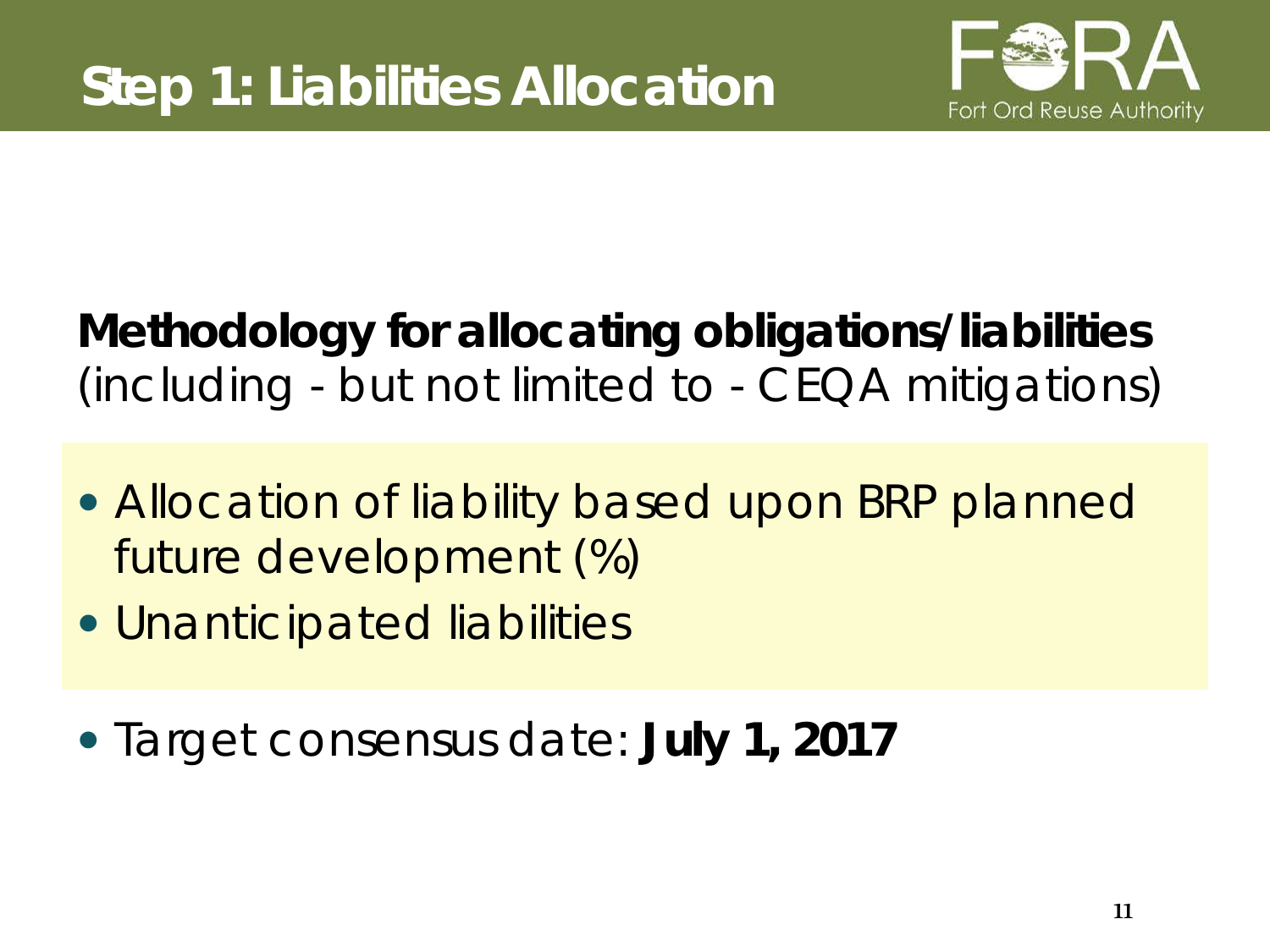

| <b>Jurisdiction</b> | %    | <b>Scenario 1</b> | <b>Scenario 2</b> |
|---------------------|------|-------------------|-------------------|
| Del Rey Oaks        | 15%  | \$13,707,293      | \$18,468,573      |
| <b>Marina</b>       | 35%  | \$32,810,309      | \$44,207,093      |
| County              | 16%  | \$15,419,753      | \$20,775,862      |
| Monterey            | 0%   | \$140,303         | \$189,038         |
| CSU                 | 0%   | \$417,816         | \$562,946         |
| <b>UC</b>           | 5%   | \$4,260,112       | \$5,739,878       |
| Seaside             | 29%  | \$27,344,413      | \$36,842,597      |
| <b>Totals</b>       | 100% | \$94,100,000      | \$126,785,988     |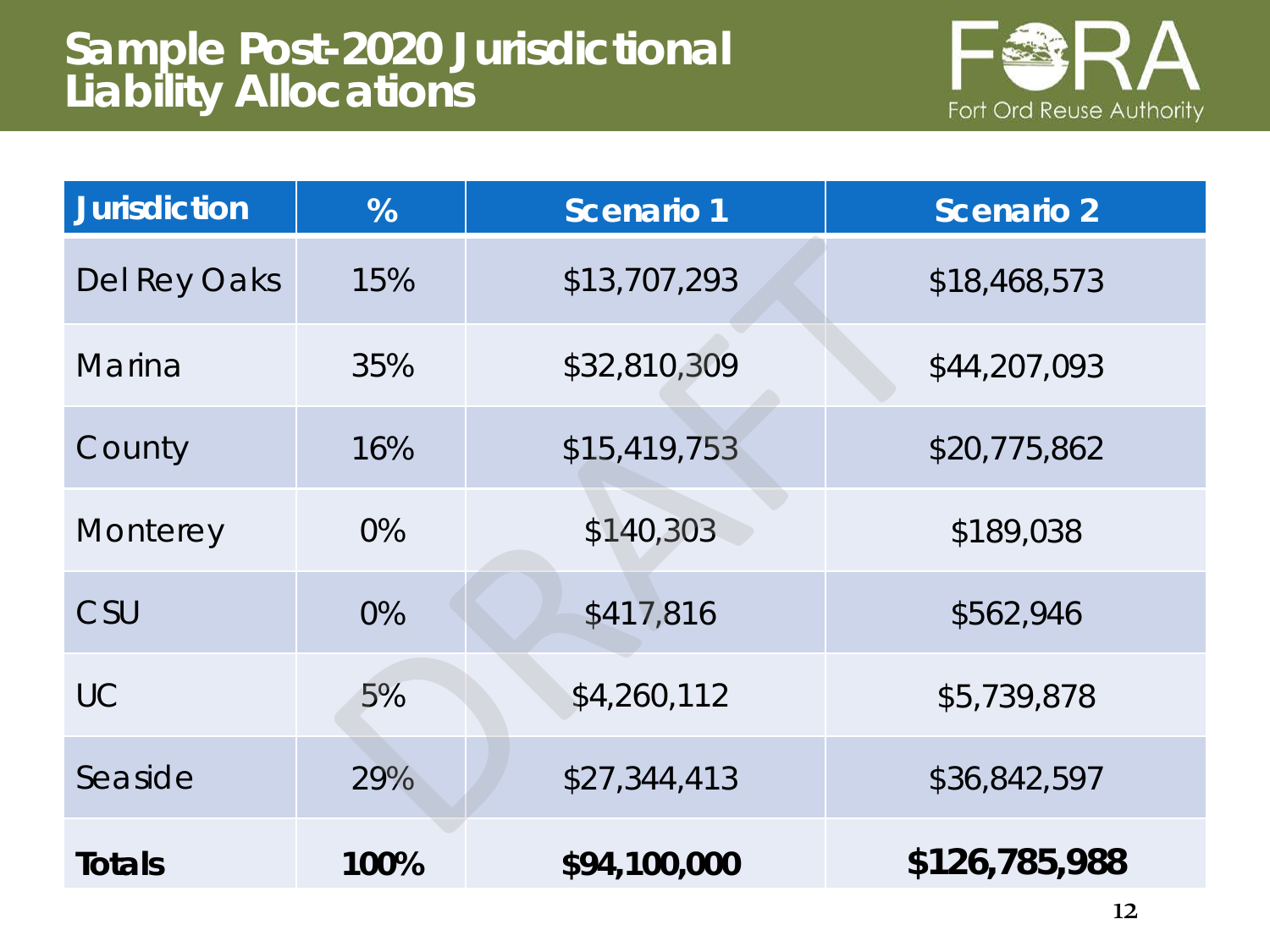

# **Methodology and alternatives for infrastructure improvement timing and prioritization**

- Follow 2020 CIP prioritization?
- Modification Process?
- Forum for Process: Contractual/Agency
- *Target consensus date: August 1, 2017*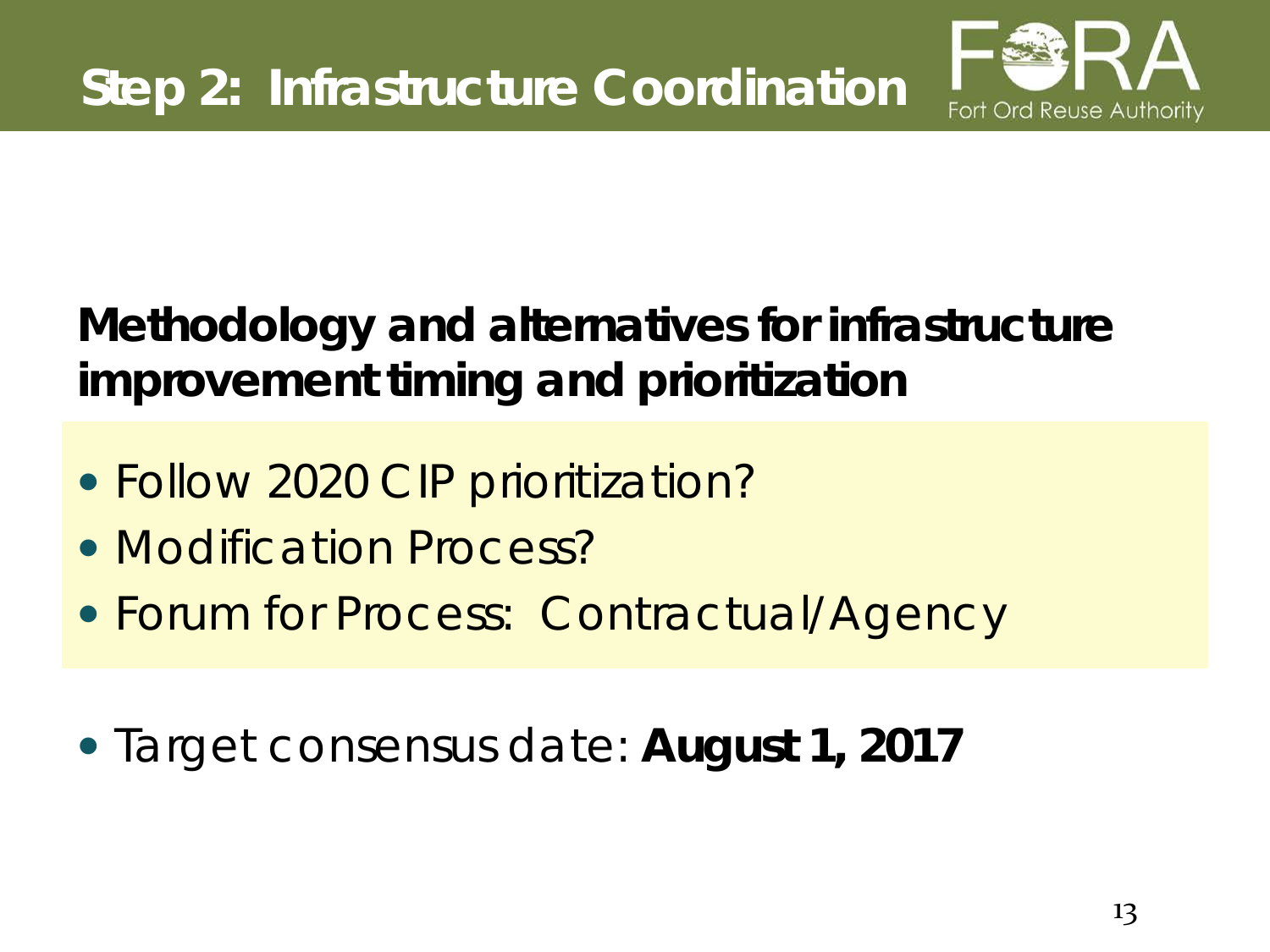

# **Resources to meet post-FORA obligations:**

- Land Sales/Lease Revenues
- Development/Impact Fees
- Sales/Transient-Occupancy Tax
- Property Tax Increases

**Revenue collection & distribution** (e.g. Escrow Accounts, JPA?)

*Target consensus date: September 1, 2017*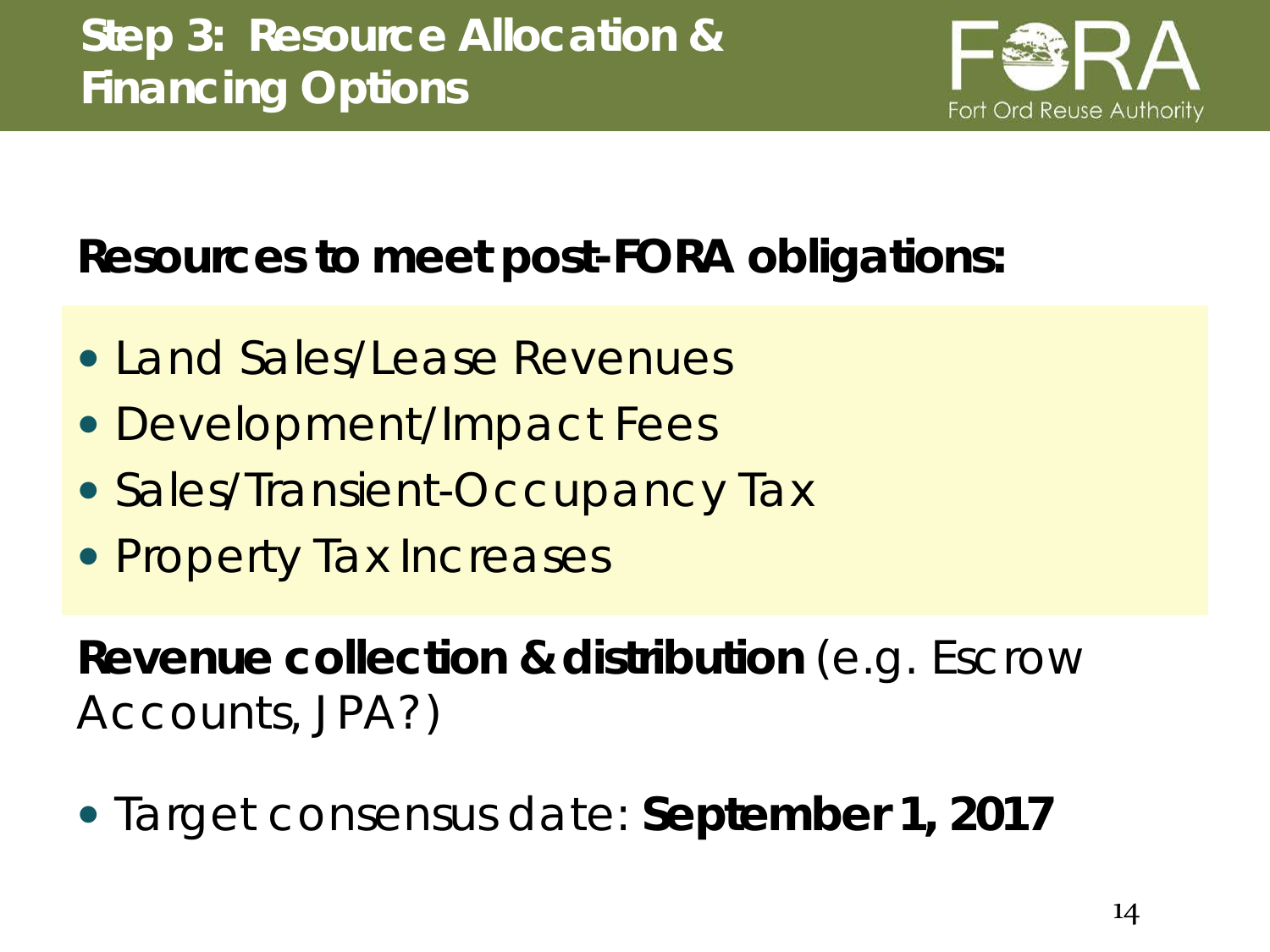

*Potential* **Implementation Structure:**

- **ESCA**: County or JPA
- **Transportation/Transit**: TAMC/MST Regional; Jurisdictions – On-site
- **Water Augmentation**: MCWD, MRWPCA
- **HCP**: JPA
- **Personnel/Operations**: JPA/Jurisdictions
- *Target consensus date: October 1, 2017*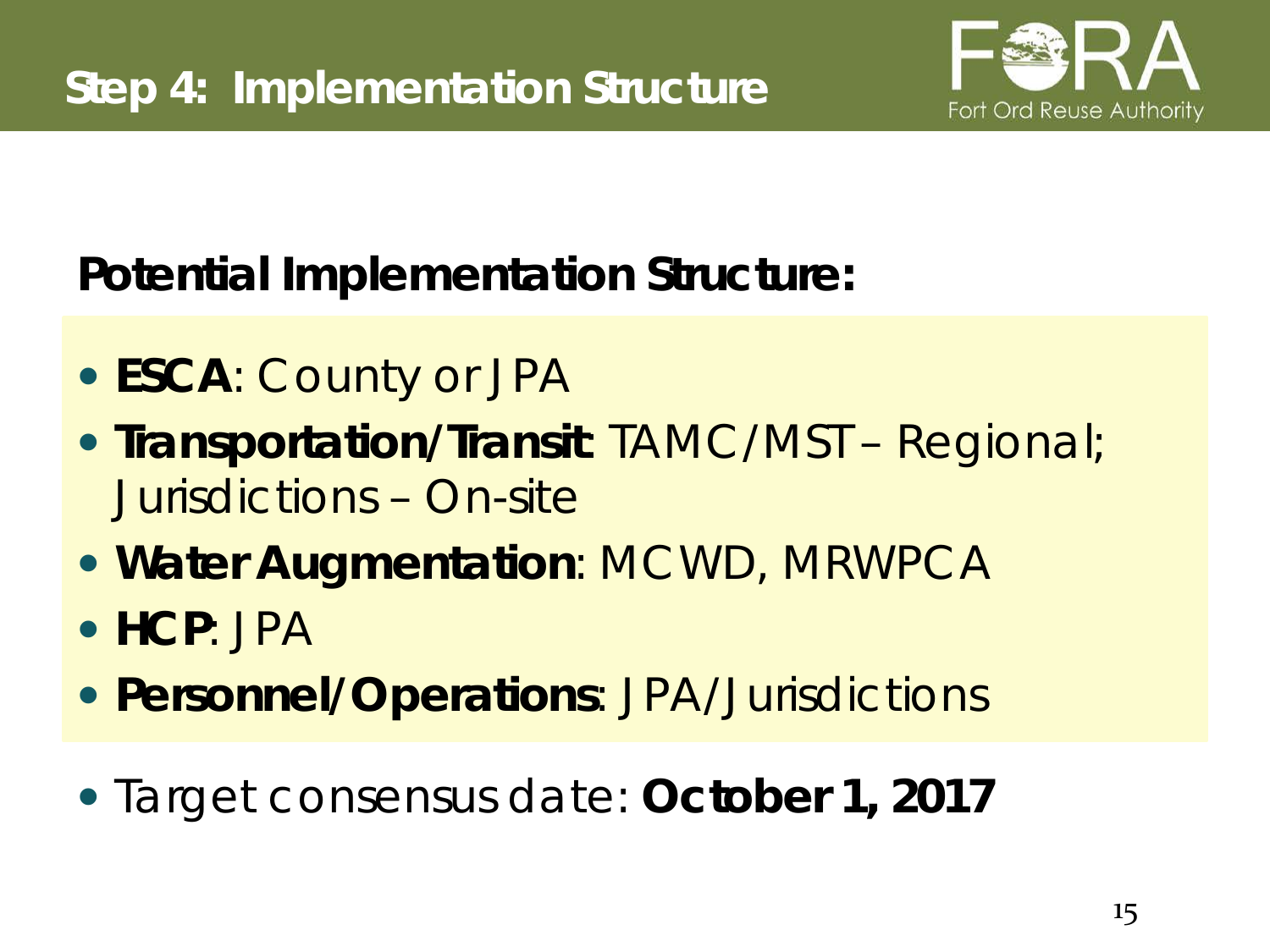

- **Liabilities Allocation**, July 1
- **Infrastructure Coordination, August 1**
- **Resource/Financing Options, September 1**
- **Implementation Structure, October 1**
- **Board Recommendation**, December 8